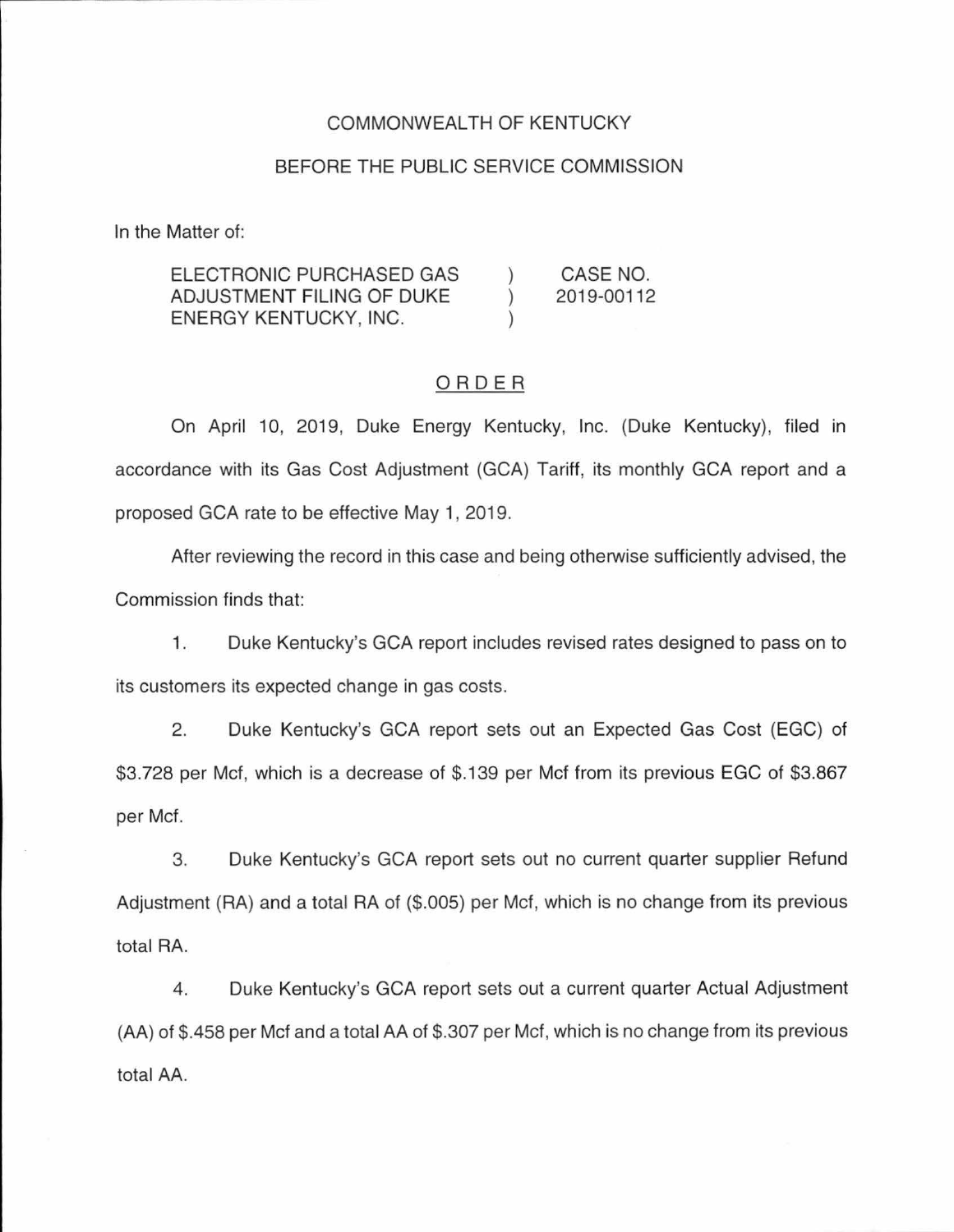5. Duke Kentucky's GCA report sets out a current quarter Balance Adjustment (BA) of (\$.009) per Met and a total BA of \$.013 per Met, which is no change from its previous total BA.

6. Duke Kentucky's GCA is \$4.043 per Met, which is a decrease of \$.139 per Met from its previous GCA of \$4.182 per Met.

7. The rates as proposed by Duke Kentucky and set forth in the Appendix to this Order are fair, just, and reasonable and should be approved for final meter readings by Duke Kentucky on and after May 1, 2019.

IT IS THEREFORE ORDERED that:

1. The rates proposed by Duke Kentucky and set forth in the Appendix to this Order are approved for final meter readings on and after May 1, 2019.

2. Within 20 days of the date of entry of this Order, Duke Kentucky shall file with this Commission, using the Commission's electronic Tariff Filing System, revised tariff sheets setting out the rates approved herein and reflecting that they were approved pursuant to this Order.

3. This case is closed and removed from the Commission's docket.

-2- Case No. 2019-001 12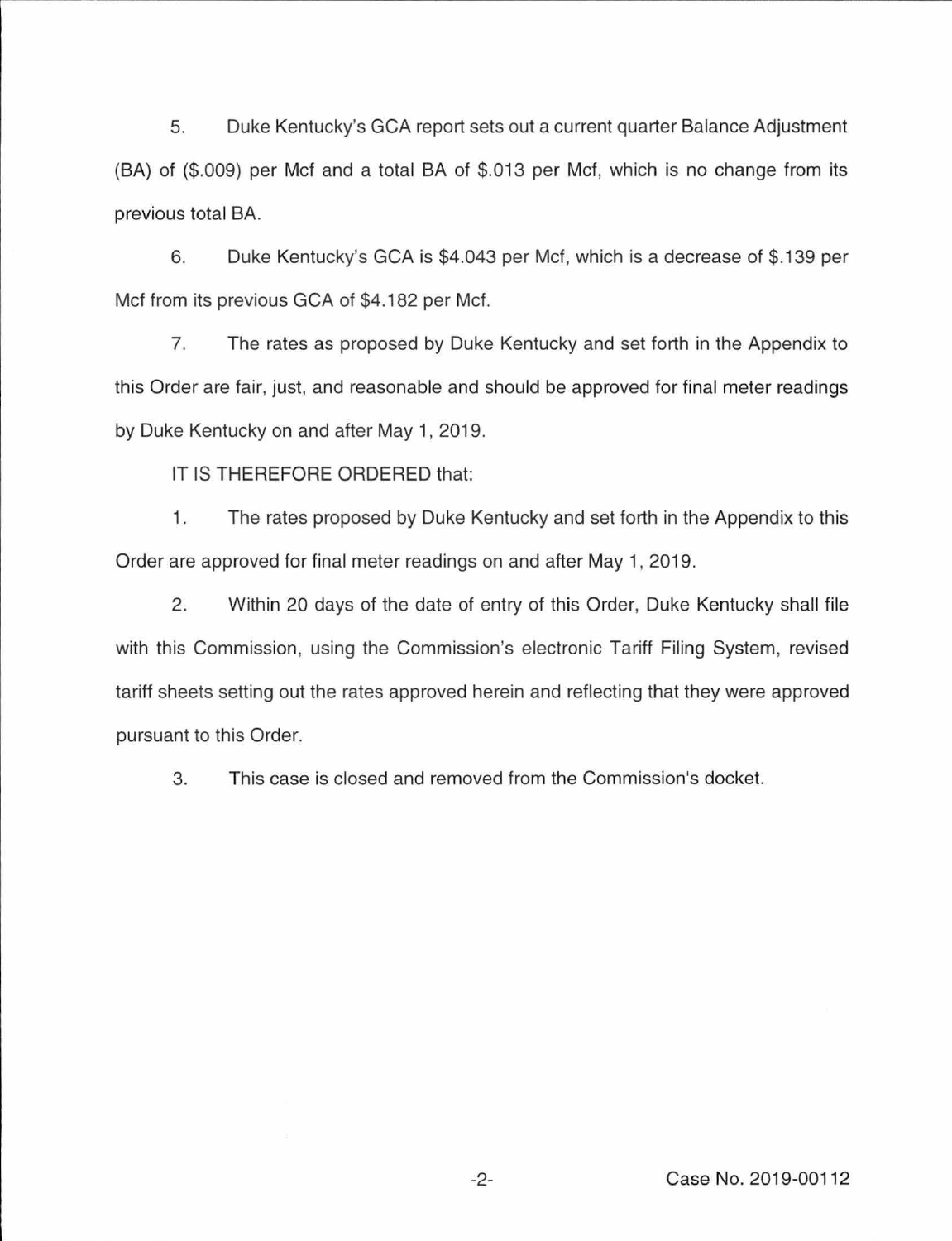By the Commission

|                    | <b>ENTERED</b> |                        |
|--------------------|----------------|------------------------|
| APR 23 2019        |                |                        |
| SERVICE COMMISSION |                | <b>KENTUCKY PUBLIC</b> |

ATTEST:

Sweet. Punson **Executive Director** 

Case No. 2019-00112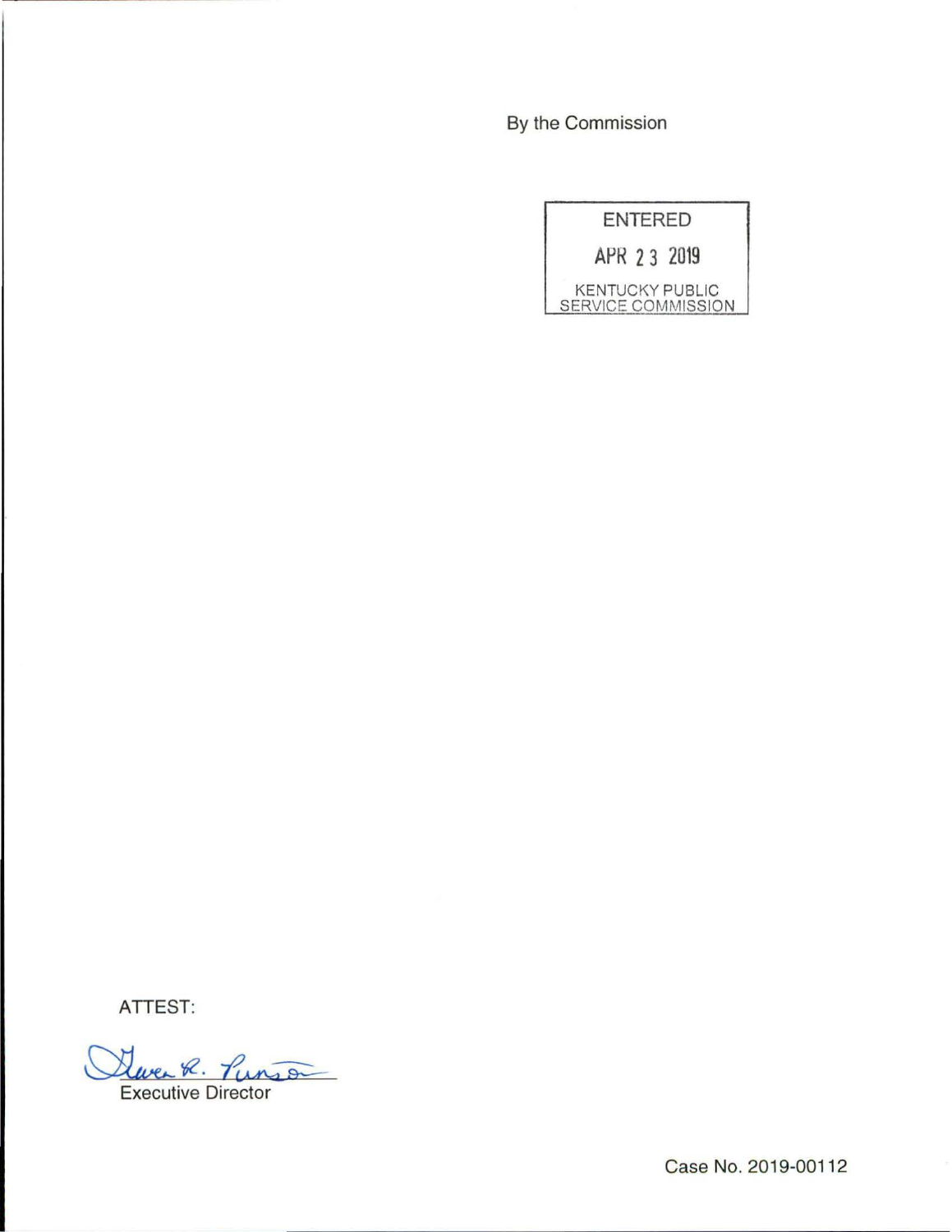## APPENDIX

# APPENDIX TO AN ORDER OF THE KENTUCKY PUBLIC SERVICE COMMISSION IN CASE NO. 2019-00112 DATED **APR 2 3 2019**

The following rates and charges are prescribed for the customers in the area served by Duke Energy Kentucky, Inc. All other rates and charges not specifically mentioned herein shall remain the same as those in effect under the authority of the Commission prior to the effective date of this Order.

## GAS SERVICE RATES

## RATE RS RESIDENTIAL SERVICE

|                                          | <b>Base</b><br>Rate |                                   | <b>Gas Cost</b><br>Adjustment | Total<br>Rate |  |  |  |
|------------------------------------------|---------------------|-----------------------------------|-------------------------------|---------------|--|--|--|
| Commodity Charge for<br>All Ccf Consumed | \$.46920            | plus                              | \$.40430                      | \$.87350      |  |  |  |
|                                          |                     | RATE GS<br><b>GENERAL SERVICE</b> |                               |               |  |  |  |
|                                          | <b>Base</b><br>Rate |                                   | <b>Gas Cost</b><br>Adjustment | Total<br>Rate |  |  |  |
| Commodity Charge for<br>All Ccf Consumed | \$.29243            | plus                              | \$.40430                      | \$.69673      |  |  |  |